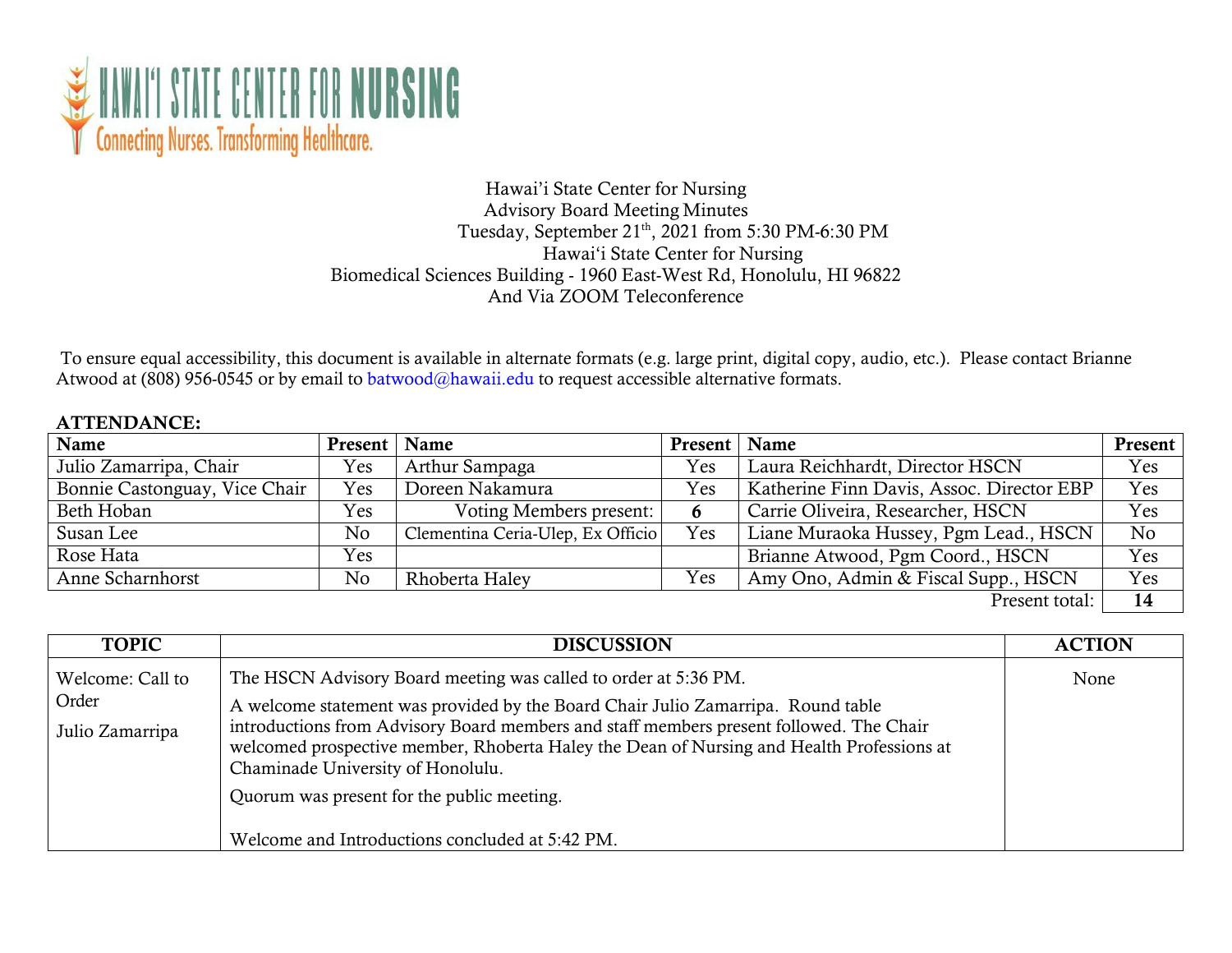| <b>TOPIC</b>                       | <b>DISCUSSION</b>                                                                                                                                                                                                                                                                                                                                                                                                                                                                                                                          | <b>ACTION</b> |
|------------------------------------|--------------------------------------------------------------------------------------------------------------------------------------------------------------------------------------------------------------------------------------------------------------------------------------------------------------------------------------------------------------------------------------------------------------------------------------------------------------------------------------------------------------------------------------------|---------------|
| Finance Update<br>Laura Reichhardt | Laura Reichhardt provided a presentation on the recent activities of the Advisory Board<br>Subcommittee on Finance and Fees and the Draft HSCN Bill. A summary of the discussion is<br>included herein.                                                                                                                                                                                                                                                                                                                                    | None          |
|                                    | <b>Finance Update</b><br>Laura thanked the Advisory Board subcommittee on finance and Fees for their<br>assistance in the development of the Draft Bill, identification of stakeholders and<br>recommendations on promotional materials. Laura led a review of the Draft Bill for the<br>Board as follow;                                                                                                                                                                                                                                  |               |
|                                    | <b>Review Final Bill</b>                                                                                                                                                                                                                                                                                                                                                                                                                                                                                                                   |               |
|                                    | Section [§457-9.5] was changed from a fee of 40\$ to 60\$, a one dollar per<br>$\bullet$<br>year increase since the inception of the Center.                                                                                                                                                                                                                                                                                                                                                                                               |               |
|                                    | The fee of 60\$ is consistent with the physician licensure fee.                                                                                                                                                                                                                                                                                                                                                                                                                                                                            |               |
|                                    | Language has been added to Section 3: Chapter §457-2 to make the<br>Center's Supply Survey a requirement for licensure. The changes are as<br>follows;                                                                                                                                                                                                                                                                                                                                                                                     |               |
|                                    | "Center for Nursing workforce supply survey" means the nursing<br>$\circ$<br>workforce supply survey conducted biennially by the Center for<br>Nursing that collected licensed nurses' responses related to their<br>demographics, specialty, setting of work, and other information<br>necessary to inform the state on the characteristics of the Hawaii<br>nursing workforce."                                                                                                                                                          |               |
|                                    | The addition of the Survey requirement is not intended to be punitive.                                                                                                                                                                                                                                                                                                                                                                                                                                                                     |               |
|                                    | Adding language to Section 4. §457-7 and Section 5. §457-8 as follows:<br>" (h) Any person who holds a license to practice nursing as a<br>$\circ$<br>registered nurse in this State shall respond to the Center for<br>Nursing workforce supply survey in conjunction with license<br>renewal. License renewal is not contingent upon responding to the<br>Center for Nursing workforce supply survey. Failure to respond to<br>the Center for Nursing workforce supply survey will not result in<br>encumbrance of the nurse's license." |               |
|                                    | Laura indicated the language was taken from a similar rule requiring<br>physical examination on entry to the 7th grade (Department of Education,<br>Hawaii Administrative Rules Chapter 11-157 Section 6.2 (Haw. Code R. §<br>$11-157-6.2$ ).                                                                                                                                                                                                                                                                                              |               |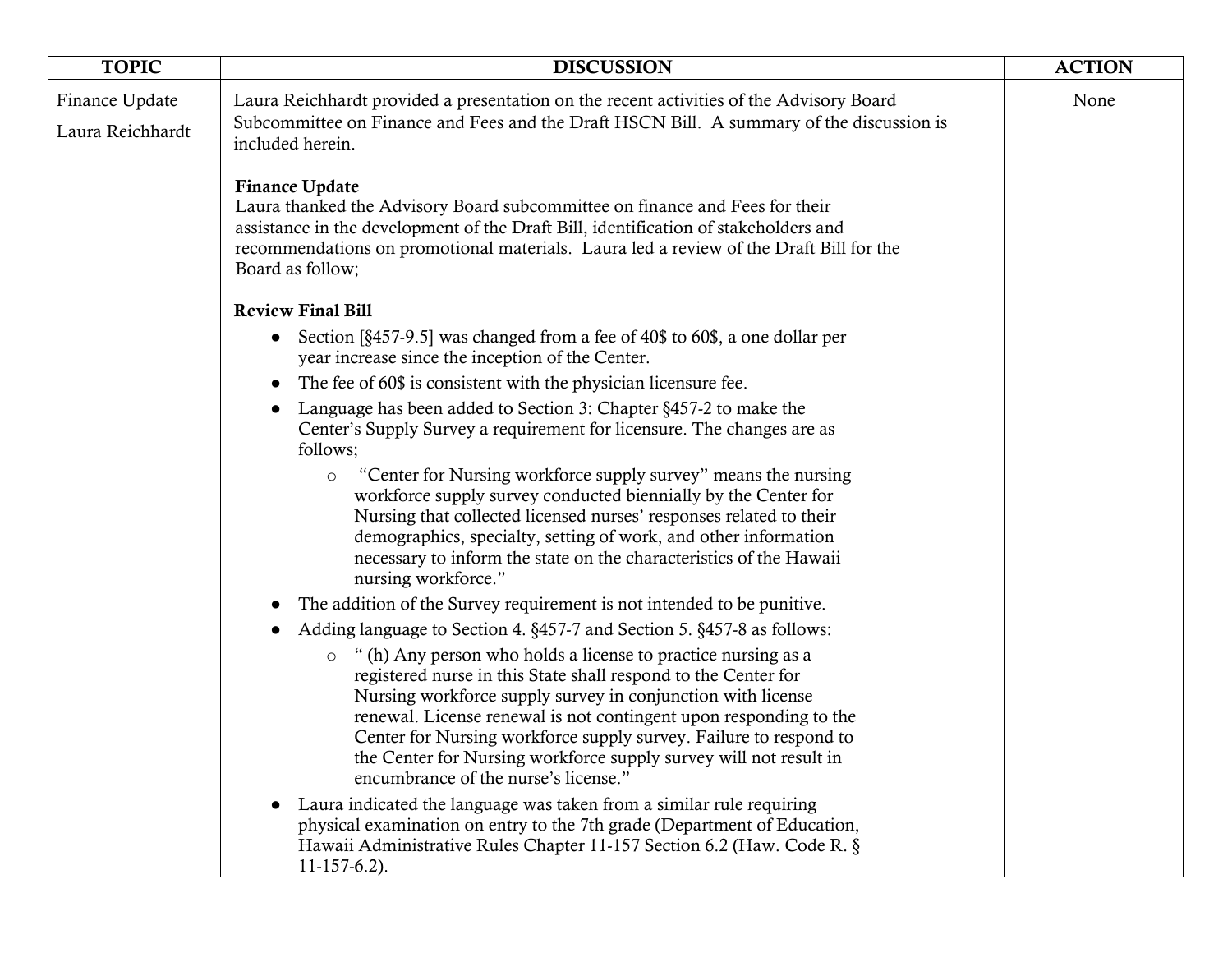| <b>TOPIC</b> | <b>DISCUSSION</b>                                                                                                                                                                                                                                                                                                                    | <b>ACTION</b> |
|--------------|--------------------------------------------------------------------------------------------------------------------------------------------------------------------------------------------------------------------------------------------------------------------------------------------------------------------------------------|---------------|
|              | Request for Board Questions & Board Discussion: Laura requested<br>comments from the Board on the Draft Bill.                                                                                                                                                                                                                        |               |
|              | Laura indicated the next steps after Advisory Board approval of the Draft,<br>is to route the Bill to the Center's community partners and stakeholders,<br>unions and professional associations.                                                                                                                                     |               |
|              | A member asked for clarification on the method used to determine the<br>increase to the \$60 fee.<br>The Center's Finance Administrator, Donnie Banquil assisted with the<br>$\circ$<br>development of financial figures and projections.                                                                                            |               |
|              | Projections were created to asses an increase of \$45, \$50 and \$55<br>$\circ$<br>dollars. The \$55 amount would allow the Center to become<br>solvent. This amount would however not create an excess of<br>unnecessary funds.                                                                                                     |               |
|              | Additionally, the Center compared the fees to other license fees in<br>$\circ$<br>Hawaii and found the physician license fee to currently be at \$60.                                                                                                                                                                                |               |
|              | The Center determined the \$60 dollar amount will allow<br>$\Omega$<br>consistency with physician fees and allow for adjustment should<br>the Center need to negotiate with Legislature.                                                                                                                                             |               |
|              | Current nurse licensure fees are a combined total of \$196 dollars of which<br>\$100 goes to RICO, \$36 goes to the Board of Nursing (BON) and \$40 to<br>the Center.                                                                                                                                                                |               |
|              | The fee increase would result in an increase of \$20 per person for<br>$\circ$<br>licensure fees. Bringing the total to \$196.                                                                                                                                                                                                       |               |
|              | Individuals, who hold more than one type of nursing license, are<br>$\circ$<br>assessed only one Center for Nursing license fee.                                                                                                                                                                                                     |               |
|              | The Hawaii fee would become one of the highest fees in the nation,<br>however the differences in organizational and funding structures of other<br>State Centers for Nursing, make comparison difficult, particularly when<br>considering the high cost of living and operating businesses in Hawaii.                                |               |
|              | An inconsistency in language between Section 2: §457-9.5 line 2-6 of page<br>$\bullet$<br>3 and the License Fee Increase Brief wherein the increase of minimum<br>wage is referenced to be 50% rather than 59%. A recommendation to<br>change the Bill language to Section 2: $\S$ 457-9.5 line 2-6 of page 3<br>following was made; |               |
|              | o FROM: "While the cost of goods and services has increased in<br>Hawai'i since 2003, including over a 50% increase in home prices,                                                                                                                                                                                                  |               |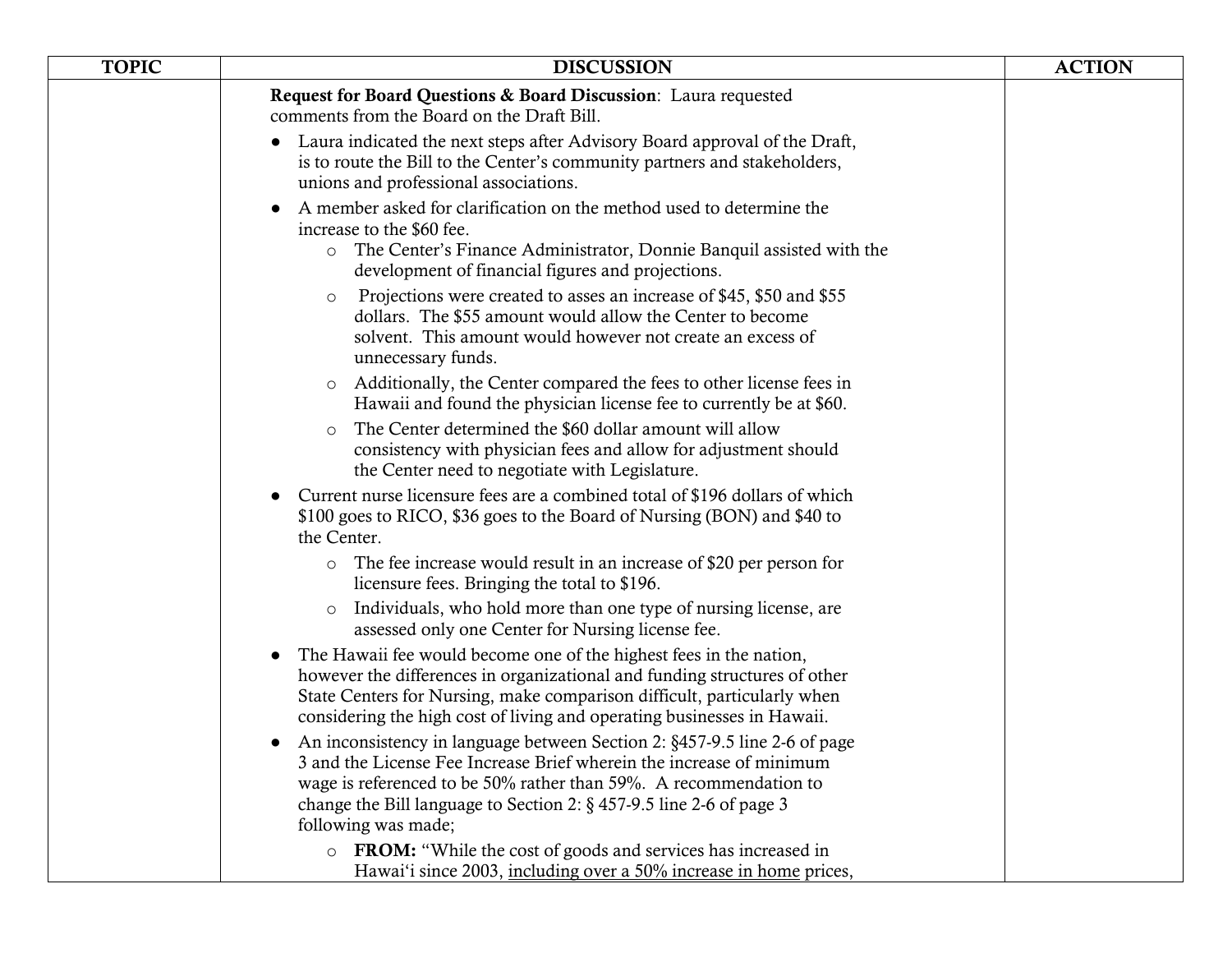| <b>TOPIC</b> | <b>DISCUSSION</b>                                                                                                                               | <b>ACTION</b> |
|--------------|-------------------------------------------------------------------------------------------------------------------------------------------------|---------------|
|              | nearly 40% increase in minimum wage, and over 70% increase in                                                                                   |               |
|              | public university tuition, the nurse license fee and consequently,<br>the HSCN fee revenue, has not been increased since 2003."                 |               |
|              | <b>TO:</b> " "While the cost of goods and services has increased in<br>$\circ$                                                                  |               |
|              | Hawai'i since 2003, nearly a 60% increase in home prices, nearly                                                                                |               |
|              | 40% increase in minimum wage, and over 70% increase in public<br>university tuition, the nurse license fee and consequently, the                |               |
|              | HSCN fee revenue, has not been increased since 2003."                                                                                           |               |
|              | Noting Section 7., the Bill is requested to take effect as July 1, 2022.<br>$\bullet$                                                           |               |
|              | Laura indicated the Center would not benefit from the increase until 2023.                                                                      |               |
|              | <b>Conduct Vote for Recommendation</b>                                                                                                          |               |
|              | Laura requested the Board undertake a vote to approve the Bill.<br>$\bullet$                                                                    |               |
|              | A motion was made to approve as amended. The motion passed by roll call vote,<br>$\bullet$                                                      |               |
|              | with all members present voting in favor.                                                                                                       |               |
|              | o Roll call vote.<br>Bonnie-Aye<br>$\blacksquare$                                                                                               |               |
|              | Anne-Absent (did not vote)<br>٠                                                                                                                 |               |
|              | Beth-Aye                                                                                                                                        |               |
|              | Susan-Absent (did not vote)                                                                                                                     |               |
|              | Rose-Aye<br>٠                                                                                                                                   |               |
|              | Arthur-Aye<br>٠                                                                                                                                 |               |
|              | Doreen-Aye<br>$\blacksquare$<br>Clementina-Aye<br>$\blacksquare$                                                                                |               |
|              | Julio-Aye<br>$\blacksquare$                                                                                                                     |               |
|              | Passed with 6 regular member votes and one ex-officio vote, in favor.<br>$\bullet$                                                              |               |
|              | <b>Review HSCN License Fee Increase Brief</b>                                                                                                   |               |
|              | Laura led a review of the License Fee Increase Brief for the Board as follow;                                                                   |               |
|              | The License Fee Increase Brief was prepared as a document to accompany the<br>$\bullet$                                                         |               |
|              | Bill and provide additional information and context.                                                                                            |               |
|              | o Information in the brief is provided to better explain the purpose of the bill                                                                |               |
|              | which was created based on evidence in response to the needs of the state.<br>The Center adopted the format used by the North Dakota Center for |               |
|              | $\circ$<br>Nursing for the brief.                                                                                                               |               |
|              | The Brief clearly states the request and includes information on the                                                                            |               |
|              | contributions and work of the Center.                                                                                                           |               |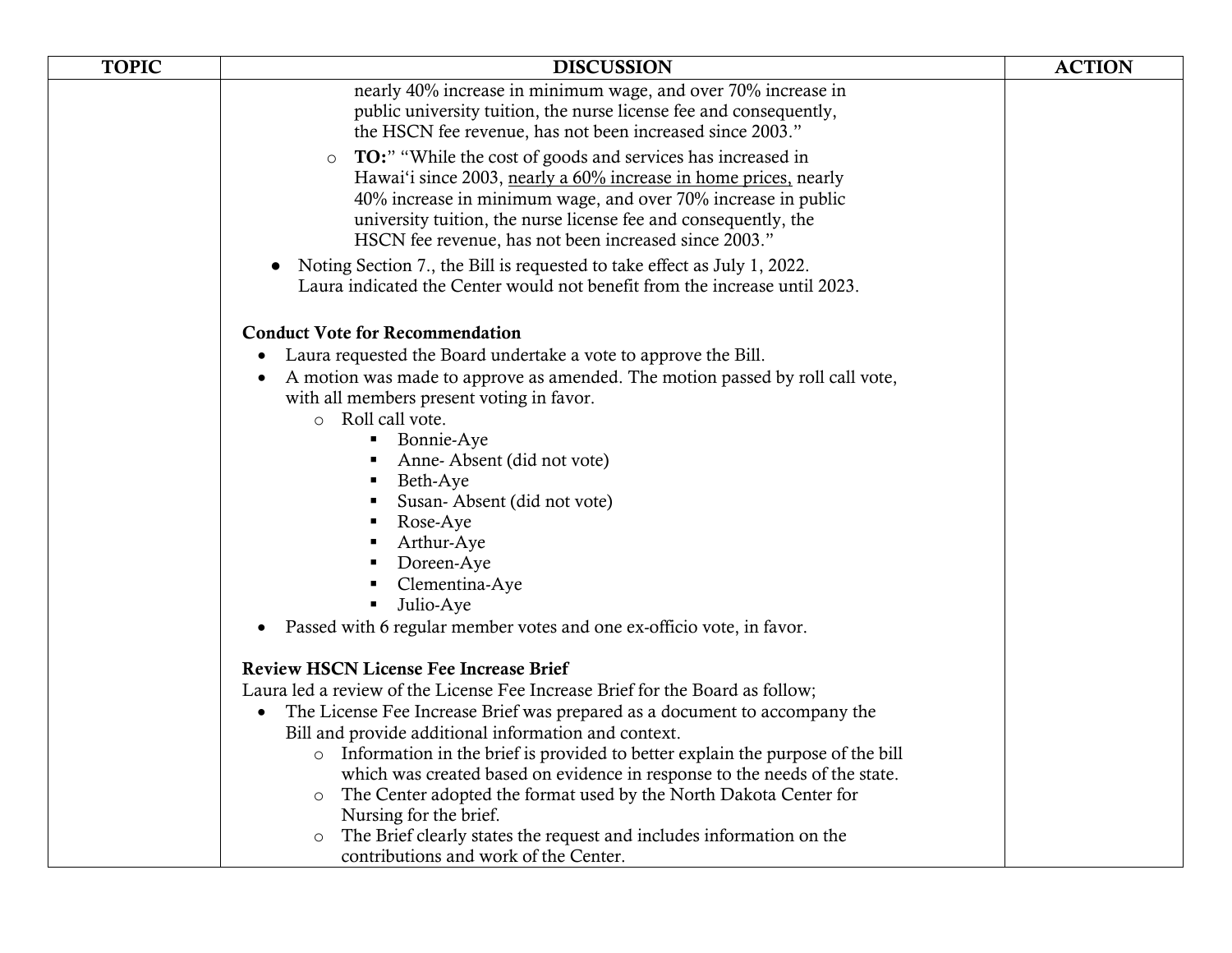| <b>TOPIC</b>                     | <b>DISCUSSION</b>                                                                                                                                                                                                                                                                                                                                                                                                                                                                                                                                                                                                                                                                                                                                                                                                                                        | <b>ACTION</b> |
|----------------------------------|----------------------------------------------------------------------------------------------------------------------------------------------------------------------------------------------------------------------------------------------------------------------------------------------------------------------------------------------------------------------------------------------------------------------------------------------------------------------------------------------------------------------------------------------------------------------------------------------------------------------------------------------------------------------------------------------------------------------------------------------------------------------------------------------------------------------------------------------------------|---------------|
|                                  | Clementina inquired if the Center expects to encounter opposition. Laura<br>indicated that while it is possible, at this point the Center has not encounter<br>resistance.<br>The Center will route the Brief to legislators, partners, employers, unions and<br>professional organizations.<br>In addition to the supporting individual nurses, the Center also provides support<br>for employers. The Center is working to build and rebuild relationships with<br>stakeholders.<br>A recommendation was made to provide testimony from staff nurses in support of<br>the Bill and the work of the Center would be advantageous to the effort.<br>The Center may need to update the demographics and use a source more recent<br>than figures from 2019.<br>The Center will ensure consistent formatting and the use of Hawaiian diacritical<br>marks. |               |
|                                  | <b>HSCN Marketing and Infographics</b><br>Carrie Oliveira discussed the development of infographics and marketing efforts<br>undertaken by the Center to support the outreach efforts and gain by-in from<br>constituents.<br>The Center needs guidance from the Board to identify the key target audiences<br>$\bullet$<br>and what are the key messages we wish to convey with marketing materials.<br>There may be a need to create messaging specifically related to the addition of a<br>Survey requirement to the Bill.<br>The Subcommittee will continue to provide feedback to further support the<br>$\bullet$<br>development efforts by HSCN staff.<br>The Finance Update session concluded at 6:18 PM.                                                                                                                                        |               |
| New Business<br>Laura Reichhardt | Laura Reichhardt led the new business discussion and provided the board with an update on<br>upcoming events. A summary of the discussion is included herein.<br><b>New Business</b>                                                                                                                                                                                                                                                                                                                                                                                                                                                                                                                                                                                                                                                                     |               |
|                                  | <b>Announcements</b><br>A reminder was made to Finance Subcommittee members to provide feedback on metrics<br>$\bullet$<br>for infographics by September 30 <sup>th</sup> .                                                                                                                                                                                                                                                                                                                                                                                                                                                                                                                                                                                                                                                                              |               |
|                                  | <b>Next Meeting</b><br>• The next Board Meeting will be held on November $16th$ , 2021 at 5:30 pm.                                                                                                                                                                                                                                                                                                                                                                                                                                                                                                                                                                                                                                                                                                                                                       |               |